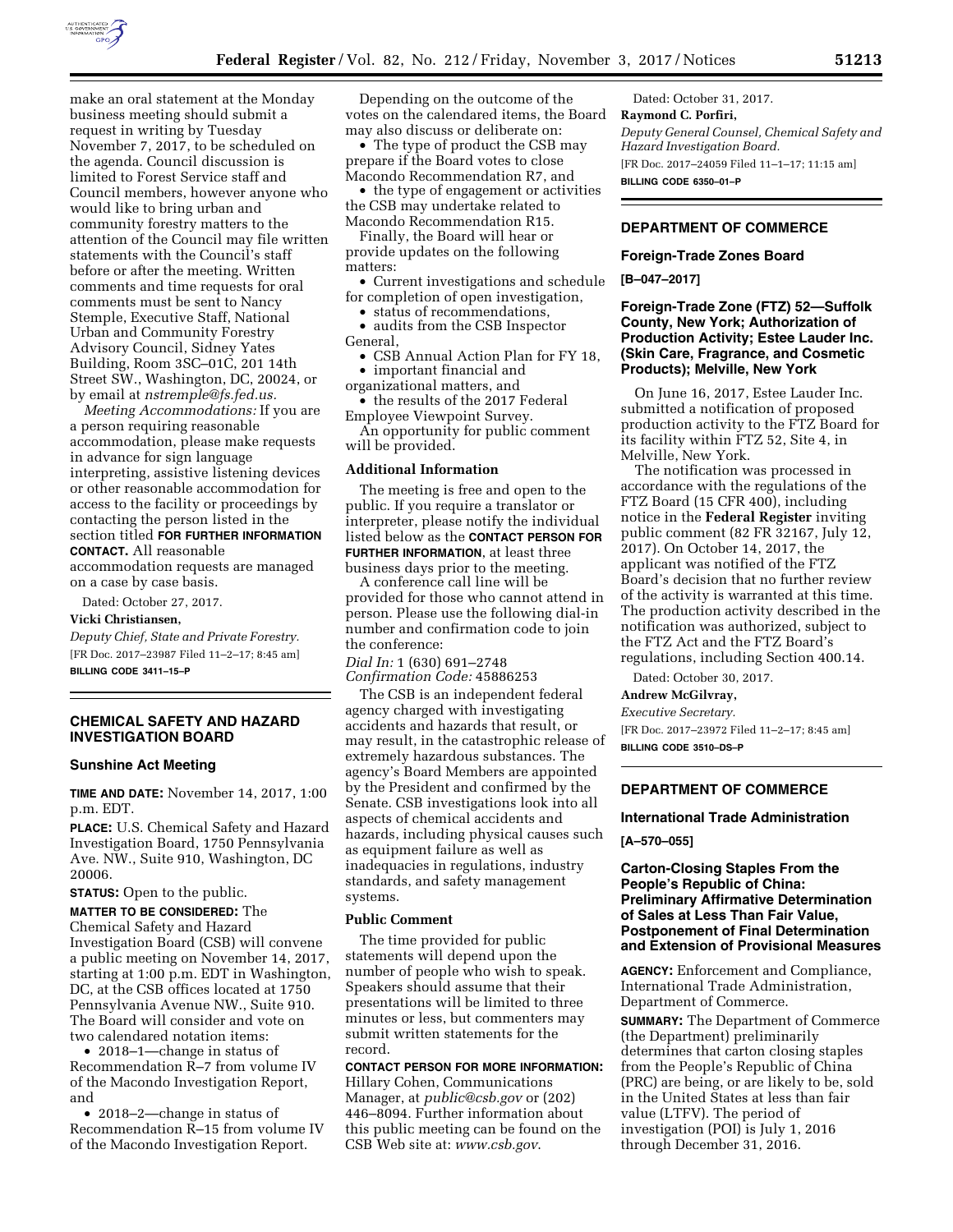**DATES:** Applicable November 3, 2017. **FOR FURTHER INFORMATION CONTACT:**  Irene Gorelik at (202) 482–6905, AD/ CVD Operations, Office VIII, Enforcement and Compliance, International Trade Administration, U.S. Department of Commerce, 1401 Constitution Avenue NW., Washington, DC 20230.

### **SUPPLEMENTARY INFORMATION:**

#### **Background**

This preliminary determination is made in accordance with section 733(b) of the Tariff Act of 1930, as amended (the Act). The Department published the notice of initiation of this investigation on April 27, 2017.1 On August 23, 2017, the Department postponed the preliminary determination of this investigation, and the revised deadline is now October 27, 2017.2 For a complete description of the events that followed the initiation of this investigation, *see* the Preliminary Decision Memorandum.3 A list of topics included in the Preliminary Decision Memorandum is included as Appendix II to this notice. The Preliminary Decision Memorandum is a public document and is on file electronically via Enforcement and Compliance's Antidumping and Countervailing Duty Centralized Electronic Service System (ACCESS). ACCESS is available to registered users at *[https://](https://access.trade.gov) [access.trade.gov,](https://access.trade.gov)* and to all parties in the

Central Records Unit, room B8024 of the main Department of Commerce building. In addition, a complete version of the Preliminary Decision Memorandum can be accessed directly at *[http://enforcement.trade.gov/frn/.](http://enforcement.trade.gov/frn/)*  The signed and the electronic versions of the Preliminary Decision Memorandum are identical in content.

### **Scope of the Investigation**

The products covered by this investigation are carton-closing staples from the PRC. For a full description of the scope of this investigation, *see* the ''Scope of the Investigation,'' in Appendix I of this notice.

#### **Scope Comments**

In accordance with the preamble to the Department's regulations,<sup>4</sup> the *Initiation Notice* set aside a period of time for parties to raise issues regarding product coverage (scope).5 An interested party commented on the scope of the investigation as it appeared in the *Initiation Notice.* For a summary of the product coverage comments submitted on the record for this investigation, and accompanying discussion and analysis of the comments timely received, *see*  the Preliminary Decision Memorandum.6 The Department is not preliminarily modifying the scope language as it appeared in the *Initiation Notice.* 

#### **Methodology**

The Department is conducting this investigation in accordance with section 731 of the Act. The Department has calculated export prices in accordance with section 772(a) of the Act. Because the PRC is a non-market economy, within the meaning of section 771(18) of the Act, the Department has calculated normal value (NV) in accordance with section 773(c) of the Act. In addition, pursuant to section 776(a) and (b) of the Act, the Department preliminarily has relied upon facts otherwise available, with adverse inferences, for the PRCwide entity, including Zhejiang Best Nail Industrial Co., Ltd. (Best Nail). For a full description of the methodology underlying the Department's preliminary determination, *see* the Preliminary Decision Memorandum.

### **Combination Rates**

In the *Initiation Notice,*7 the Department stated that it would calculate producer/exporter combination rates for the respondents that are eligible for a separate rate in this investigation. Policy Bulletin 05.1 describes this practice.<sup>8</sup>

### **Preliminary Determination**

The Department preliminarily determines that the following estimated weighted-average dumping margins exist:

| Producer                                                                                  | Exporter                                                                                                      | Estimated<br>weighted-<br>average<br>dumping<br>margin<br>(percent) |
|-------------------------------------------------------------------------------------------|---------------------------------------------------------------------------------------------------------------|---------------------------------------------------------------------|
| Yueda Group: 9 Shanghai Yueda Nails Co., Ltd., or Qiushan<br>Printing Machinery Co., Ltd. | Yueda Group: Shanghai Yueda Nails Co., Ltd., or Fastnail<br>Products Limited, or Wuhan FOPO Trading Co., Ltd. | 13.74                                                               |
|                                                                                           |                                                                                                               | 13.74                                                               |
| The Stanley Works (Langfang) Fastening Systems Co., Ltd                                   | The Stanley Works (Langfang) Fastening Systems Co., Ltd                                                       | 13.74                                                               |
| PRC-Wide Entity <sup>10</sup>                                                             |                                                                                                               | 58.93                                                               |

#### **Suspension of Liquidation**

In accordance with section  $733(d)(2)$ of the Act, the Department will direct

U.S. Customs and Border Protection (CBP) to suspend liquidation of subject merchandise as described in the scope

of the investigation section entered, or withdrawn from warehouse, for consumption on or after the date of

<sup>1</sup>*See Carton-Closing Staples from the People's Republic of China: Initiation of Less-Than-Fair-Value Investigation,* 82 FR 19351 (April 27, 2017) (*Initiation Notice*).

<sup>2</sup>*See Carton-Closing Staples from the People's Republic of China: Postponement of Preliminary Determination in the Less-Than-Fair-Value Investigation,* 82 FR 39982 (August 23, 2017).

<sup>3</sup>*See* Memorandum, ''Decision Memorandum for the Preliminary Determination in the Less-Than-Fair-Value Investigation of Carton-Closing Staples from the People's Republic of China,'' dated concurrently with, and hereby adopted by, this notice (Preliminary Decision Memorandum).

<sup>4</sup>*See Antidumping Duties; Countervailing Duties, Final Rule,* 62 FR 27296, 27323 (May 19, 1997). 5*See Initiation Notic*e, 82 FR at 19352.

<sup>6</sup>*See* Preliminary Decision Memorandum at pages 3–4.

<sup>7</sup>*See Initiation Notice,* 82 FR at 19355.

<sup>8</sup>*See* Enforcement and Compliance's Policy Bulletin No. 05.1, regarding, ''Separate-Rates Practice and Application of Combination Rates in Antidumping Investigations involving Non-Market Economy Countries,'' (April 5, 2005) (Policy Bulletin 05.1), available on the Department's Web site at *[http://enforcement.trade.gov/policy/bull05-](http://enforcement.trade.gov/policy/bull05-1.pdf) [1.pdf.](http://enforcement.trade.gov/policy/bull05-1.pdf)* 

<sup>9</sup>The Department preliminarily determines that Shanghai Yueda Nails Co., Ltd, Qiushan Printing Machinery Co., Ltd., Fastnail Products Limited, and Wuhan FOPO Trading Co., Ltd. comprise a single entity. *See* Preliminary Decision Memorandum. *See also* Memorandum, ''Preliminary Affiliation and Single Entity Determination,'' dated concurrently with, and hereby adopted by, this notice.

<sup>10</sup>As detailed in the Preliminary Decision Memorandum, Best Nail, a mandatory respondent in this investigation, and certain other nonresponsive PRC companies did not demonstrate that they were entitled to a separate rate. Accordingly, we consider these companies to be part of the PRCwide entity.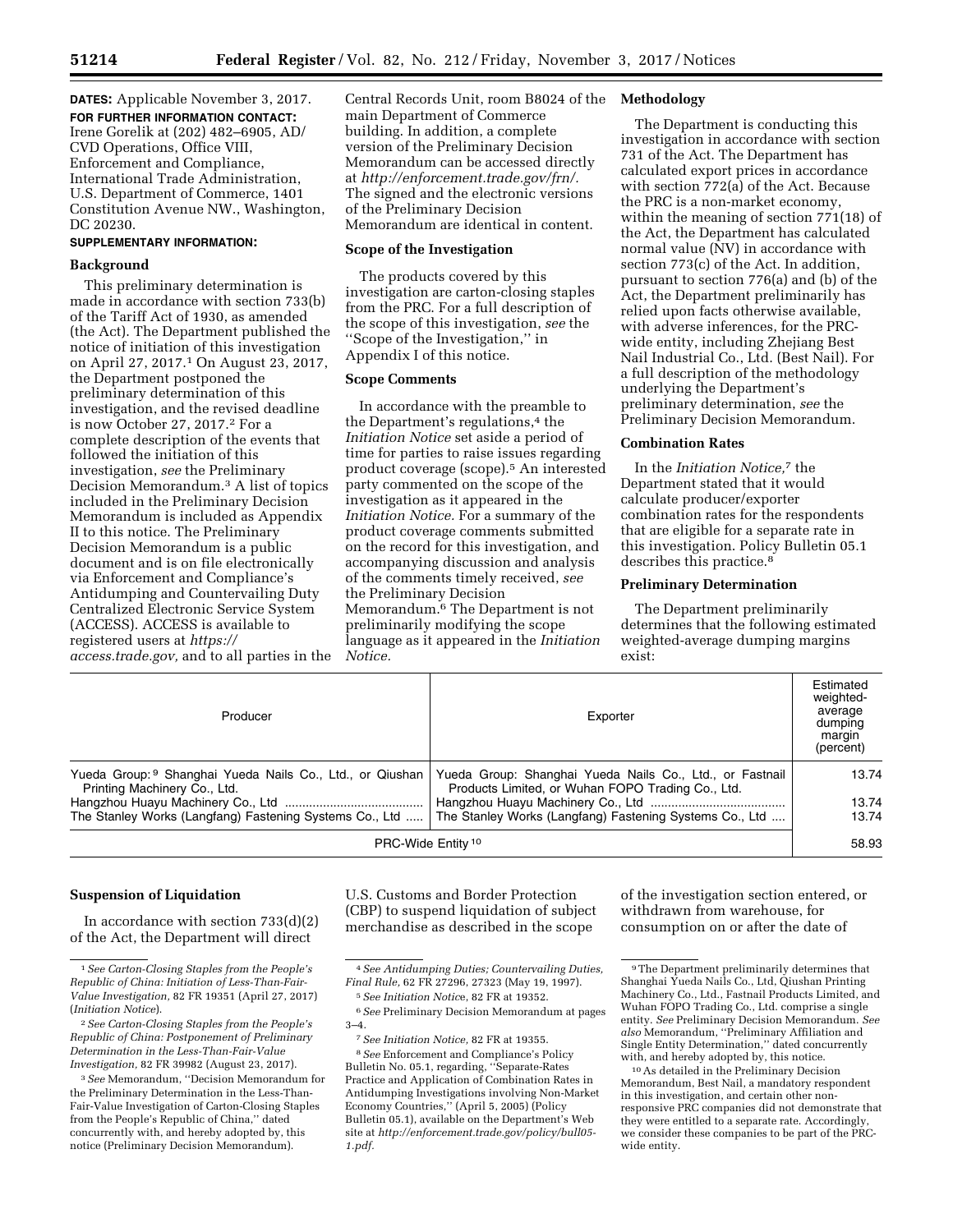publication of this notice in the **Federal Register**, as discussed below. Further, pursuant to section 733(d)(1)(B) of the Act and 19 CFR 351.205(d), the Department will instruct CBP to require a cash deposit equal to the weighted average amount by which normal value exceeds U.S. price, as indicated in the chart above as follows: (1) For the producer/exporter combinations listed in the table above, the cash deposit rate is equal to the estimated weightedaverage dumping margin listed for that combination in the table; (2) for all combinations of PRC producers/ exporters of subject merchandise that have not established eligibility for their own separate rates, the cash deposit rate will be equal to the estimated weightedaverage dumping margin established for the PRC-wide entity; and (3) for all third-county exporters of subject merchandise not listed in the table above, the cash deposit rate is the cash deposit rate applicable to the PRC producer/exporter combination (or the PRC-wide entity) that supplied that third-country exporter. These suspension of liquidation instructions will remain in effect until further notice.

#### **Disclosure**

The Department intends to disclose to interested parties the calculations performed in connection with this preliminary determination within five days of its public announcement or, if there is no public announcement, within five days of the date of publication of this notice in accordance with 19 CFR 351.224(b).

# **Verification**

As provided in section 782(i)(1) of the Act, the Department intends to verify information relied upon in making its final determination.

#### **Public Comment**

Case briefs or other written comments may be submitted to the Assistant Secretary for Enforcement and Compliance no later than seven days after the date on which the verification report is issued in this investigation, unless the Secretary alters the time limit. Rebuttal briefs, limited to issues raised in case briefs, may be submitted no later than five days after the deadline date for case briefs.11 Pursuant to 19 CFR 351.309(c)(2) and (d)(2), parties who submit case briefs or rebuttal briefs in this investigation are encouraged to submit with each argument: (1) A statement of the issue; (2) a brief

summary of the argument; and (3) a table of authorities.

Pursuant to 19 CFR 351.310(c), interested parties who wish to request a hearing, limited to issues raised in the case and rebuttal briefs, must submit a written request to the Assistant Secretary for Enforcement and Compliance, U.S. Department of Commerce, within 30 days after the date of publication of this notice. Requests should contain the party's name, address, and telephone number, the number of participants, whether any participant is a foreign national, and a list of the issues to be discussed. If a request for a hearing is made, the Department intends to hold the hearing at the U.S. Department of Commerce, 1401 Constitution Avenue NW., Washington, DC 20230, at a time and date to be determined. Parties should confirm by telephone the date, time, and location of the hearing two days before the scheduled date.

### **Postponement of Final Determination and Extension of Provisional Measures**

Section 735(a)(2) of the Act provides that a final determination may be postponed until not later than 135 days after the date of the publication of the preliminary determination if, in the event of an affirmative preliminary determination, a request for such postponement is made by exporters who account for a significant proportion of exports of the subject merchandise, or in the event of a negative preliminary determination, a request for such postponement is made by the petitioner. Pursuant to 19 CFR 351.210(e)(2), the Department requires that requests by respondents for postponement of a final antidumping determination be accompanied by a request for extension of provisional measures from a fourmonth period to a period not more than six months in duration.

On October 10, 2017, pursuant to 19 CFR 351.210(b)(2)(ii), Yueda requested<sup>12</sup> that the Department postpone its final determination and extend the application of the provisional measures prescribed under section 773(d) of the Act and 19 CFR.210(e)(2), from a four-month period to a period not to exceed six months. In accordance with section 735(a)(2)(A) of the Act and 19 CFR 351.210(b)(2)(ii), because (1) the preliminary determination is affirmative; (2) the requesting exporter accounts for a significant proportion of exports of the subject merchandise; and (3) no

compelling reasons for denial exist, the Department is granting Yueda's request by postponing the final determination and extending the provisional measures from a four-month period to a period not greater than six months. Accordingly, the Department's final determination will publish no later than 135 days after the date of publication of this preliminary determination.

# **International Trade Commission Notification**

In accordance with section 733(f) of the Act, the Department will notify the International Trade Commission (ITC) of its preliminary determination of sales at LTFV. If the final determination is affirmative, the ITC will determine before the later of 120 days after the date of this preliminary determination or 45 days after the final determination whether imports of the subject merchandise are materially injuring, or threaten material injury to, the U.S. industry.

# **Notification to Interested Parties**

This determination is issued and published in accordance with sections 733(f) and 777(i)(1) of the Act and 19 CFR 351.205(c).

Dated: October 27, 2017.

### **Gary Taverman,**

*Deputy Assistant Secretary for Antidumping and Countervailing Duty Operations, performing the non-exclusive functions and duties of the Assistant Secretary for Enforcement and Compliance.* 

#### **Appendix I**

### **Scope of the Investigation**

The scope of this investigation is cartonclosing staples. Carton-closing staples may be manufactured from carbon, alloy, or stainless steel wire, and are included in the scope of the investigation regardless of whether they are uncoated or coated, regardless of the type of coating.

Carton-closing staples are generally made to American Society for Testing and Materials (ASTM) specification ASTM D1974/D1974M–16, but can also be made to other specifications. Regardless of specification, however, all carton-closing staples meeting the scope description are included in the scope. Carton-closing staples include stick staple products, often referred to as staple strips, and roll staple products, often referred to as coils. Stick staples are lightly cemented or lacquered together to facilitate handling and loading into stapling machines. Roll staples are taped together along their crowns. Carton-closing staples are covered regardless of whether they are imported in stick form or roll form.

Carton-closing staples vary by the size of the wire, the width of the crown, and the length of the leg. The nominal leg length ranges from 0.4095 inch to 1.375 inches and the nominal crown width ranges from 1.125

<sup>11</sup>*See* 19 CFR 351.309; *see also* 19 CFR 351.303 (for general filing requirements).

<sup>12</sup>*See* Yueda's letter to the Department, re: ''Extension Request for Final Determination,'' dated October 10, 2017.